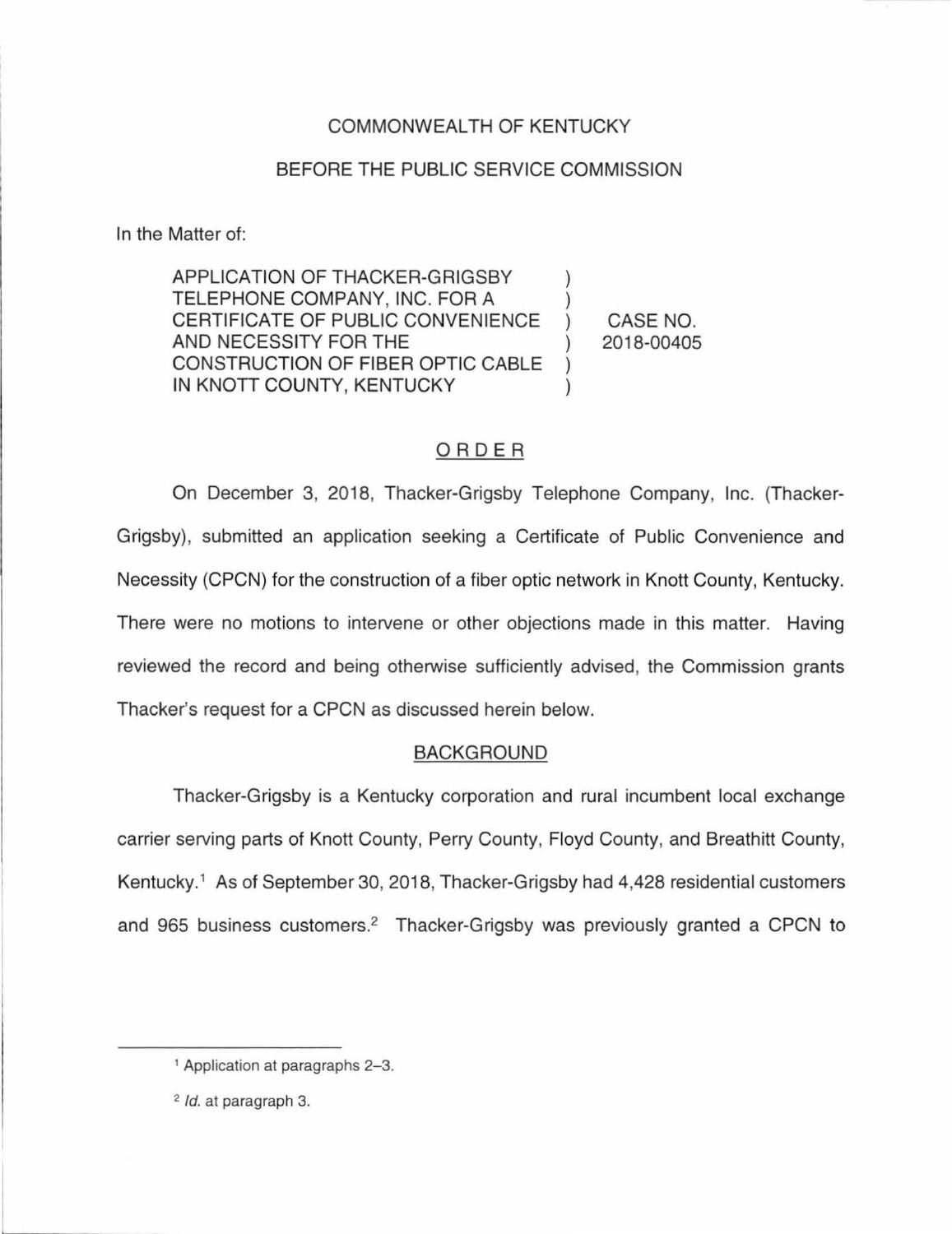upgraded portions of its network from copper to fiber optic, $3$  and it has upgraded portions of its network to fiber optic based on that authority.<sup>4</sup> However, other portions of its network continue to be served by copper cable that is over 50 years old.<sup>5</sup> Thacker requests a CPCN to construct a Fiber-to-the-Home (FTTH) network in certain areas currently served by that copper cable.<sup>6</sup>

The proposed FTTH network will consist of over 243 route miles of fiber optic cable and 184 miles of fiber drops and associated equipment, which will replace the remaining copper network within the Cody, Pippa Passes, and Hindman exchanges.7 The proposed **FTTH** network will consist primarily of aerial cable and strand attached to poles owned by Thacker-Grigsby or companies with which it has joint use agreements.<sup>8</sup> However, Thacker-Grigsby will place some cables underground using conventional burying, boring and micro-trenching if it is unable to use utility poles. $9$  The construction schedule for the proposed network is four years with a fifth year to be used as a contingency plan for any delays. 10

- $9$   $Id.$
- $10$  *Id.* at Dlc-5.

<sup>&</sup>lt;sup>3</sup> See Application of Thacker-Grigsby Company for Certificate of Public Convenience and Necessity for the Construction of Fiber Optic Cable and Next Generation Soft Switch, Case No. 2014-00397, (Ky. PSC. Dec. 17, 2014} (in which Thacker-Grigsby was granted a CPCN to upgrade a portion of its network from copper to fiber-optic with a proposed construction time of 4 to 5 years).

<sup>4</sup>See Application at Exhibit B (indicating that the areas within the Cody, Pippa Passes, and Hindman exchanges in which the network has been upgraded or is currently being upgraded and the areas in which it current proposes to upgrade the network).

s Application at paragraph 5.

<sup>&</sup>lt;sup>6</sup> See Application at Exhibit B and Exhibit C (describing location of the proposed project and describing the proposed specifications, respectively).

<sup>7</sup>Application at Exhibit C, Dlc-3.

 $8 \text{Id}$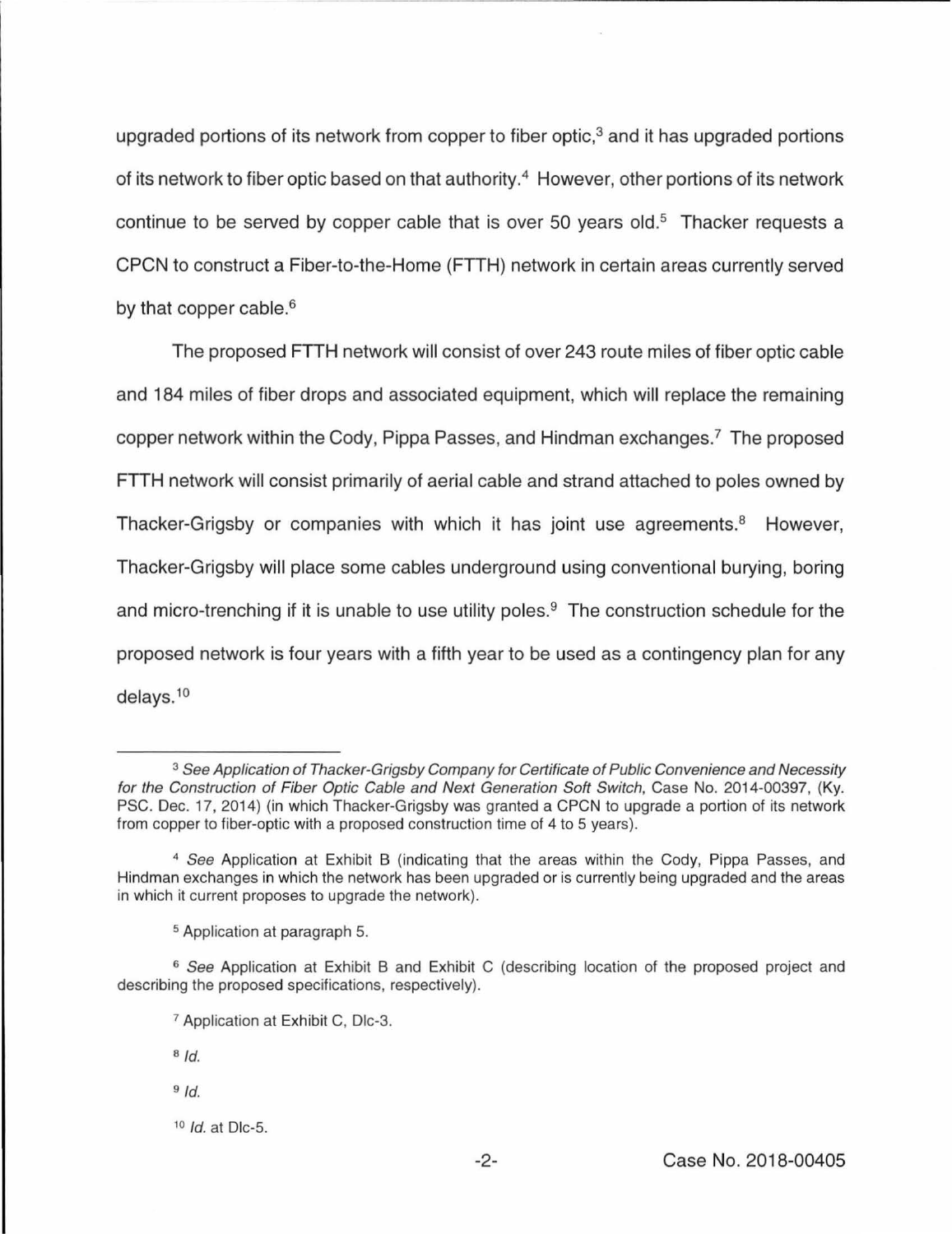Thacker-Grigsby asserted that the proposed FTTH network would allow it to provide high-speed broadband service to approximately 3,276 additional customers, including 100 percent of its customers within the Cody, Pippa Passes, and Hindman exchanges.<sup>11</sup> Thacker-Grigsby noted the importance of high-speed broadband and other advanced telecommunication services to the economic development of rural communities like those in its service area and indicated that it would be unable to provide that service to the affected areas without the proposed construction.<sup>12</sup> It acknowledged that the new construction might compete with some CATV-based services in the Cody, Pippa Passes, and Hindman exchanges. However, it stated that there are no other line-based competitive local exchange carriers or broadband providers serving in those exchange areas. <sup>13</sup>

Thacker-Grigsby stated that the estimated cost of the new construction in Kentucky is \$25,253,676. It has obtained \$20,527,964 in financing for the project from Rural Utilities Services (AUS) and expects to finance the remainder of the project from its general fund.<sup>14</sup> Based on its current financial condition and reasonably foreseeable operating circumstances, Thacker-Grigsby asserted that it anticipates being able to service the additional debt without requiring any rate adjustments for regulated services.<sup>15</sup> Moreover,

<sup>&</sup>lt;sup>11</sup> Id. at Exhibit C, Dlc-3 (indicating that number of current customers that will be provided fiber service by the proposed project); Application at Paragraph 5 (indicating that it will result in fiber service being available to 100 percent of customers in the exchanges identified).

<sup>&</sup>lt;sup>12</sup> Id. at Paragraph 6.

<sup>&</sup>lt;sup>13</sup> Id. at Paragraph 10.

<sup>&</sup>lt;sup>14</sup> *Id.* at Paragraph 13.

<sup>1</sup>s Id. at Paragraph 15.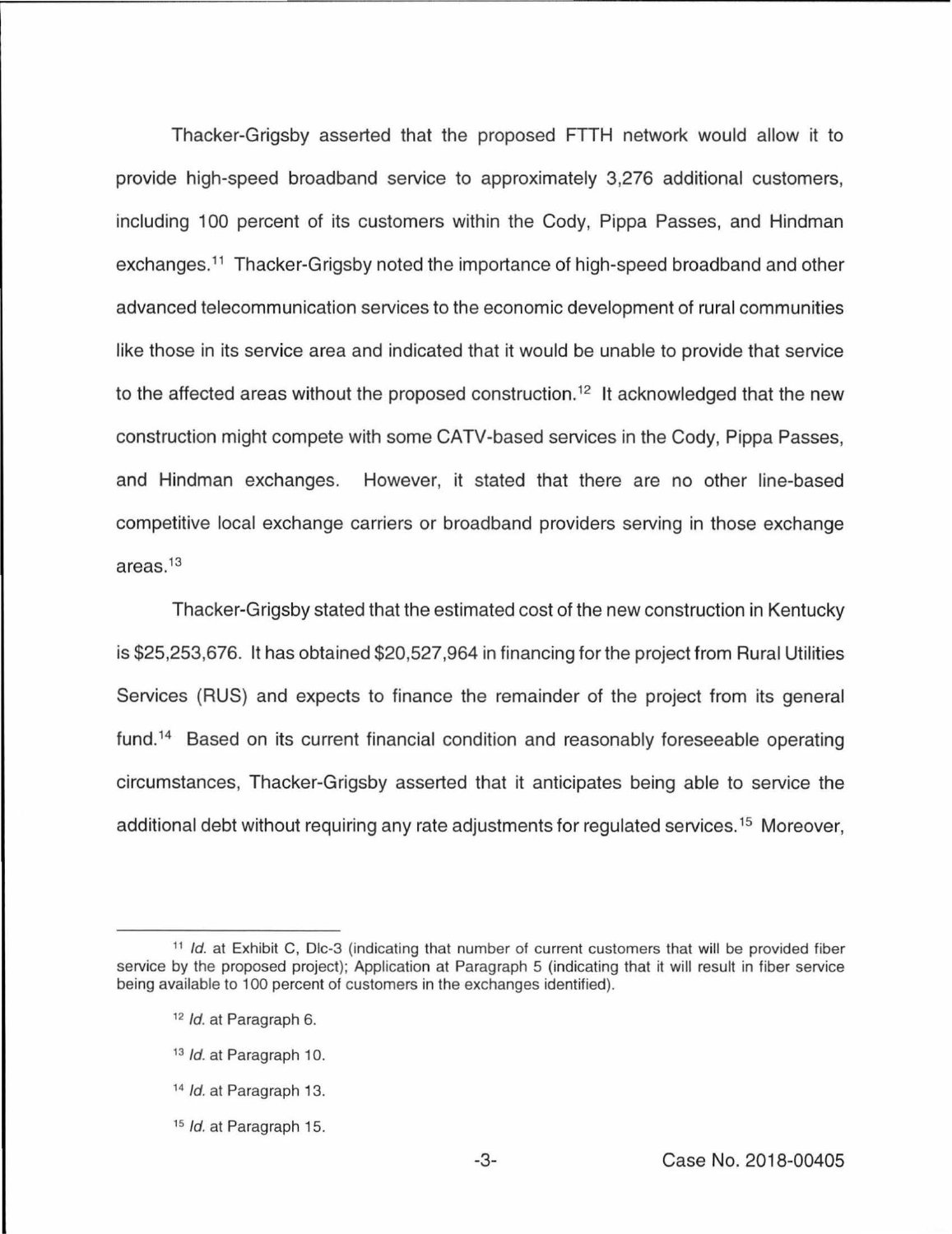Thacker-Grigsby stated that that it does not anticipate the proposed construction increasing its annual operating expenses once construction is complete. <sup>16</sup>

#### DISCUSSION AND FINDINGS

It appears that the proposed construction will result in a significant expansion of the services available to subscribers and will enhance Thacker-Grigsby's ability to maintain its facilities and provide service to customers. Thacker-Grigsby also indicated that it did not expect the new construction to result in an increase in its operating expenses or to otherwise require an increase in rates for regulated services. Moreover, because there is competition for services Thacker-Grigsby will offer over the network in at least some of its service area (e.g., cellular telephone internet service, and cable service) where there are market incentives for it to keep costs low that do not apply to other types of utilities. Thus, the Commission finds that Thacker-Grigsby should be authorized to proceed with the proposed construction as set forth in its Application and described herein.

However, the planned construction is extensive and designed primarily for Thacker-Grigsby to support services that may be beyond the jurisdiction of the Commission.<sup>17</sup> The Commission recognizes that the General Assembly has found that the provision of broadband and other state-of-the-art telecommunications technologies is an "essential element to the Commonwealth's initiatives to improve the lives of Kentucky

<sup>&</sup>lt;sup>16</sup> *Id.* at Paragraph 11.

<sup>17</sup> KRS 278.5462 provides, in part, that the provision of broadband services is not subject to Commission regulation. However, the Commission may assist in the resolution of consumer complaints stemming from broadband service and has the authority to arbitrate and enforce interconnection agreements. Interconnection agreements may include provisions related to remote terminals and central office facilities, which may incorporate broadband services.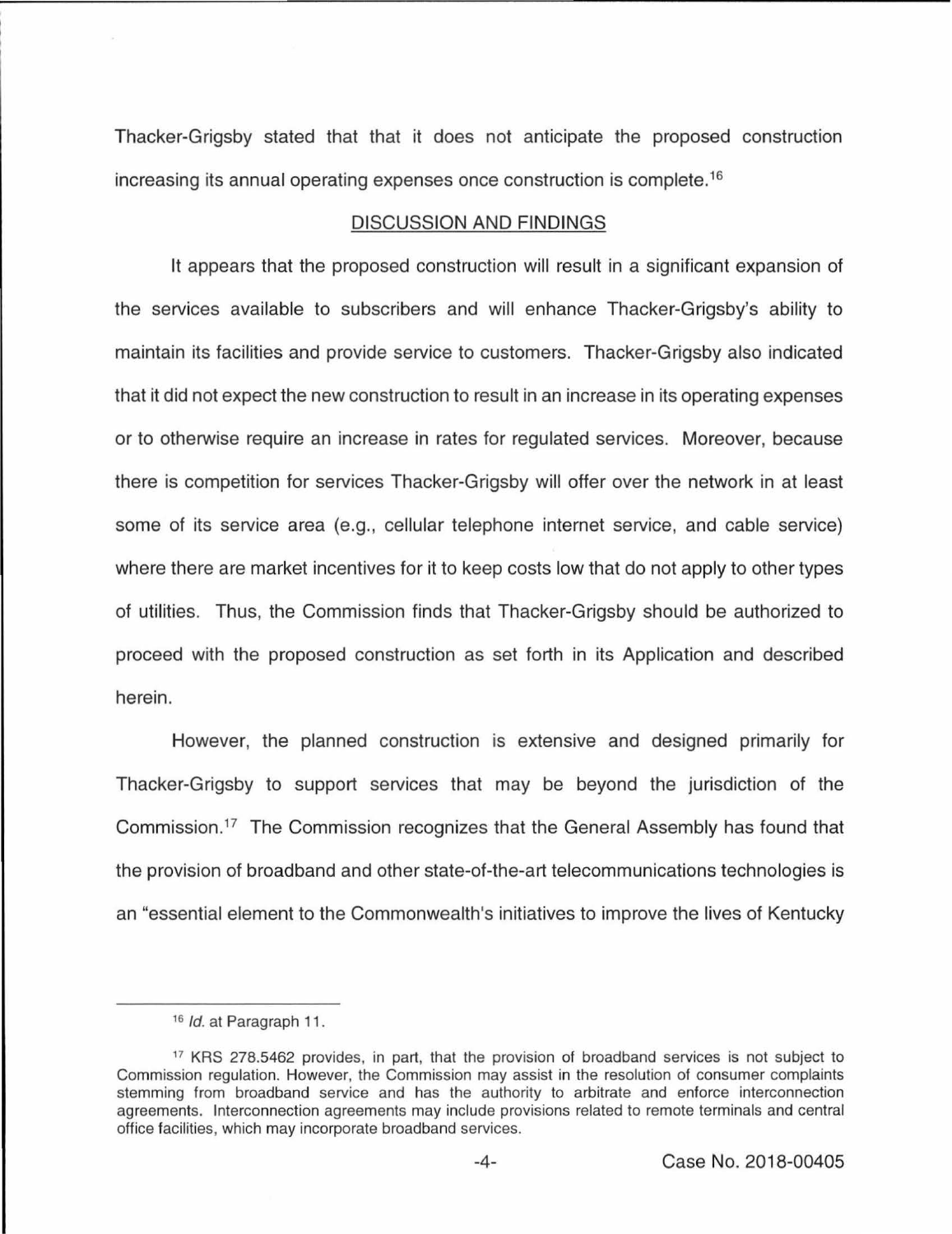citizens.  $\ldots$ ."<sup>18</sup> Nevertheless, the Commission remains obligated to ensure that Thacker-Grigsby's ability to offer safe, adequate, and reasonable basic local exchange service is not adversely affected.<sup>19</sup> Thus, while the Commission finds that Thacker-Grigsby should be authorized to proceed with the proposed construction, Thacker-Grigsby should also carefully account for the costs associated with the construction of these facilities and properly allocate those costs between jurisdictional and non-jurisdictional services.<sup>20</sup>

IT IS THEREFORE ORDERED that:

1. Thacker-Grigsby is granted a CPCN to construct new facilities as set forth in its application and as described in this order.

2. Should the costs of the construction authorized herein exceed by more than 10 percent the estimated costs contained in the application, Thacker-Grigsby shall immediately notify the Commission in writing of the adjustment and include an explanation of the additional costs for the Commission's approval.

3. As provided for in this Order, Thacker-Grigsby shall maintain records that clearly and sufficiently document the proper allocation of costs for jurisdictional and nonjurisdictional services provided as a result of this construction project.

4. Any documents filed pursuant to ordering paragraph 2 of this Order shall reference the number of this case and shall be retained in the post-case correspondence file.

5. This case is closed and removed from the Commission's docket.

<sup>18</sup> KRS 278.546(1).

<sup>19</sup> KRS 278.542(1 )(n).

 $20$  The Commission retains the authority to review the reasonableness of such accounting procedures when considering adjustments of rates for basic local exchange service.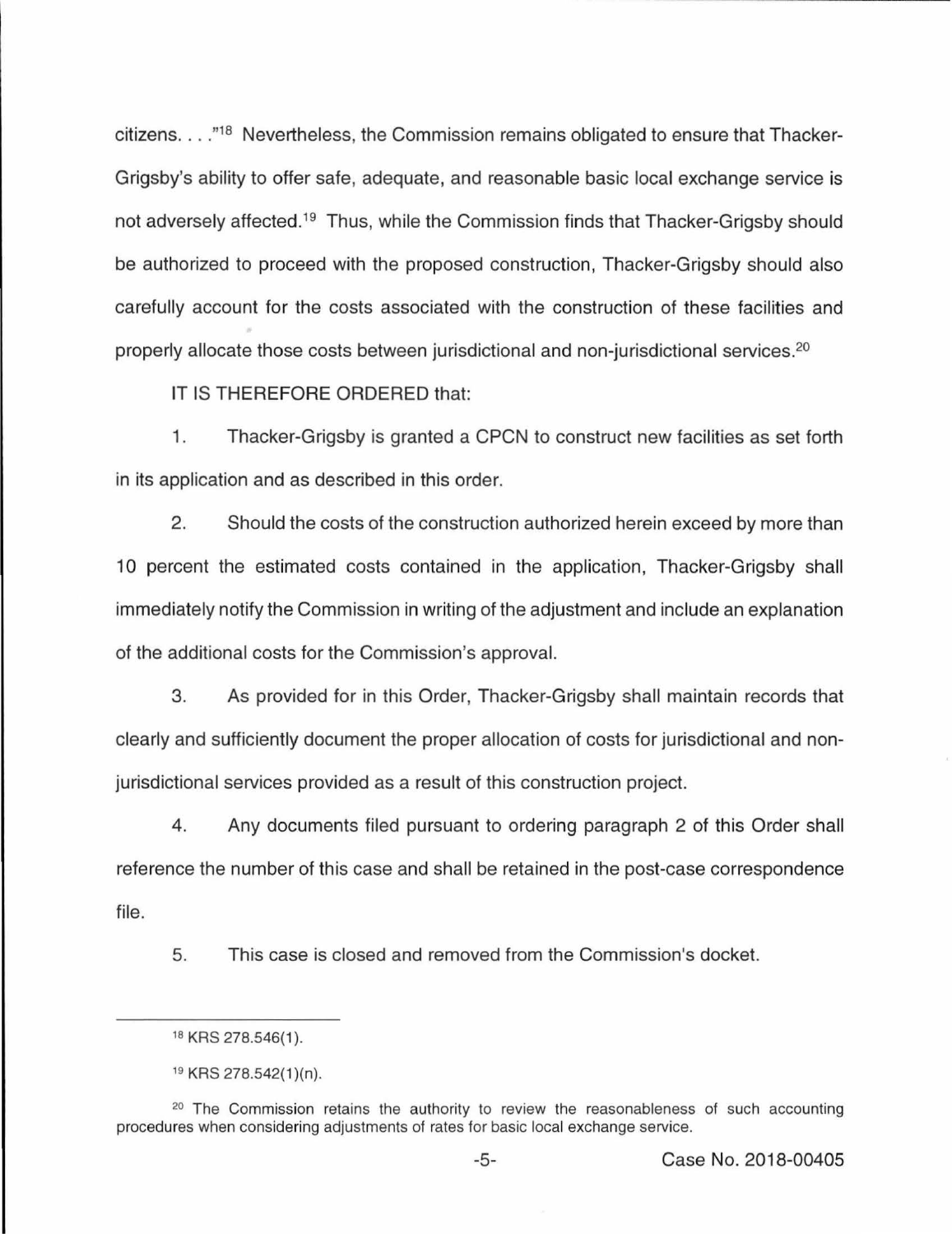By the Commission



ATTEST: **XMC TOR Executive Director** 

Case No. 2018-00405